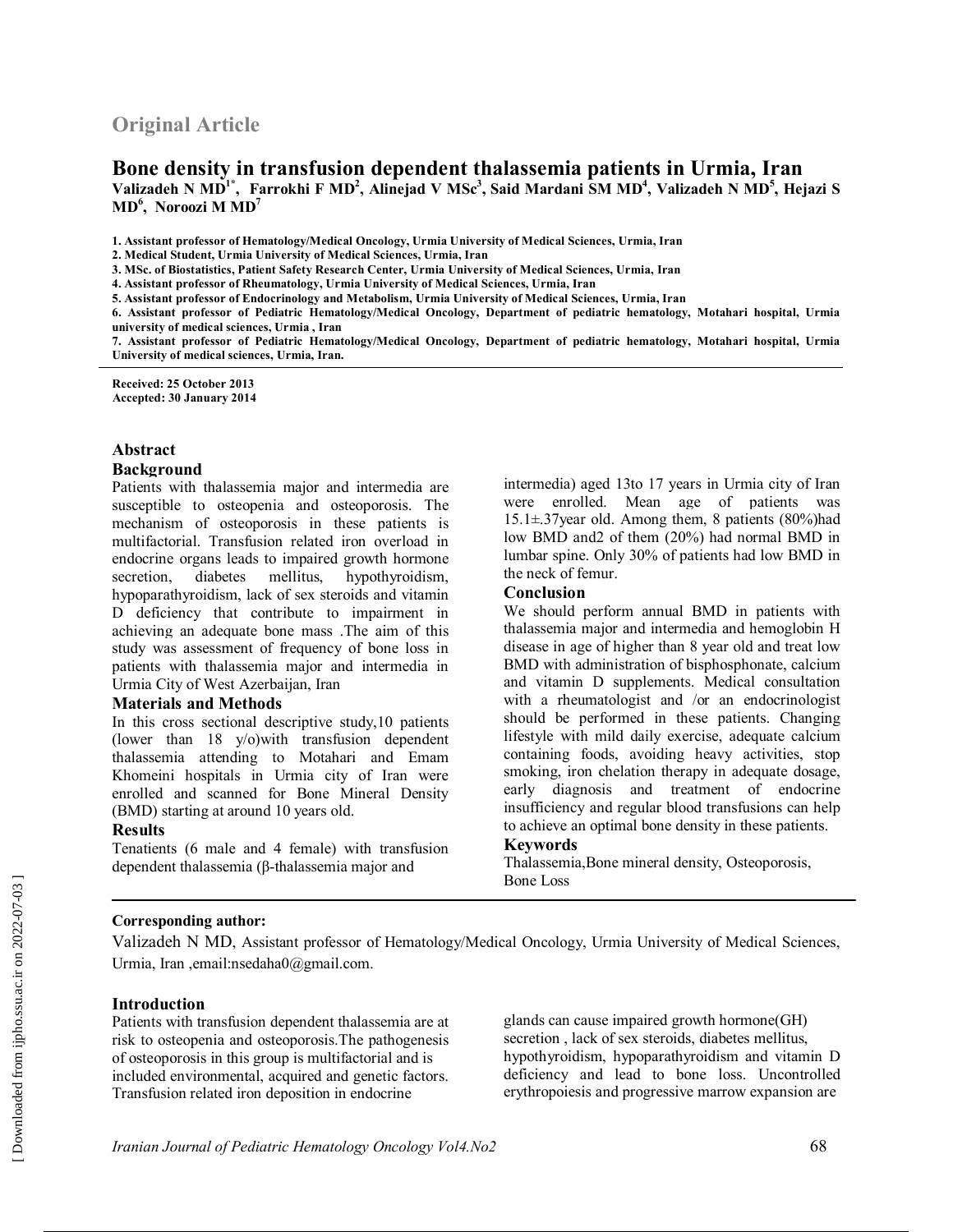other causes of osteoporosis in thalassemia major

and intermedia patients.Osteoporosis is a side effect of iron toxicity on osteoblasts and also Deferoxamine, an iron chelator which is used in these patients. (1-13).

A study established reduced bone formation rate in Thalassemia major patients (14).

The aim of this study was to assess the frequency of bone loss in patients with thalassemia major and intermedia inUrmia city of West Azerbaijan, Iran.

Patients were scanned for bone mineral density (BMD) at anteroposterior lumbar spine (L1-L4) and femoral neck, using dual energy X-ray absorptiometry. The results of a bone density test are presented as a T or a Z score. T-score is comparison of the bone density with what is normally expected in a healthy young with same sex and Z-score is the number of standard deviations above or below what is normally expected for someone with same age, sex, weight, and ethnic origin.

The World Health Organization (WHO) defines osteopenia as Bone Mineral Density (BMD)T-score of between -1 to-2.5. The WHO defines osteoporosis as BMD T-Score of lower than -2.5. (15]Because low bone mass can occur at a much younger age in thalassemia than in the general population, Z-score is used to assess bone mass in patients with thalassemia who are younger than 30 years old. Z score of lower than -2 considered as low BMD.

### **Materials and Methods**

In this cross sectional descriptive study, 10patients with transfusion dependent thalassemia younger than 18 years old attending to Motahari and Emam Khomeini hospitals in Urmia city were enrolled. Bone Mineral Density (BMD) was performed on an annual basis starting at around 10 years old. BMD was measured by a dual energy x-ray absorptiometry test that is commonly called a DEXA scan.

# **Statistical analysis**

The results of BMD measurement enable us to determine T-score or Z-score and to determine if they have osteopenia or osteoporosis.

### **Results**

10patients (6 male and 4 female) with transfusion dependent thalassemia (β-thalassemia major and intermedia) aged 13 to 17 years were enrolled. Mean age of patientswas15.1±.37year's old and mean value of the height was 141±17.56 cm. Hemoglobin and ferritin level of patients were9.56±.47 g/dl and  $1421.1\pm371.81$  ng/ml. Among 10 patients, 8 patients (80 %) had low BMD and2 patients (20%) had normal BMD according to their Z-scoresin lumbar spine. Only 30% of patients had low BMD in the neck of femur (Table I).

| <b>Patient</b>   | Age | <b>Gender</b> | <b>Height</b><br>(cm) | <b>Disease</b>            | <b>Hemoglobin</b><br>(gr/dl) | <b>Ferritin</b><br>(ng/ml) | <b>Z</b> score of<br><b>lumbar</b><br>spine | <b>Z</b> score of<br>femoral<br>neck |
|------------------|-----|---------------|-----------------------|---------------------------|------------------------------|----------------------------|---------------------------------------------|--------------------------------------|
| 1                | 15  | male          | 137                   | Major thalassemia         | 9.2                          | 1400                       | $-2.2$                                      | $-1.3$                               |
| $\mathbf{2}$     | 15  | male          | 134                   | Major thalassemia         | 9.4                          | 1020                       | $-1.3$                                      | $-1.2$                               |
| 3                | 16  | male          | 138                   | Major thalassemia         | 10.2                         | 1930                       | $-3.0$                                      | $-2.4$                               |
| 4                | 17  | male          | 149                   | Major thalassemia         | 10.2                         | 1700                       | $-4.2$                                      | $-2.2$                               |
| 5                | 14  | female        | 133                   | Thalassemia<br>intermedia | 9.4                          | 1110                       | $-2.0$                                      | $-1.5$                               |
| 6                | 15  | male          | 138                   | Major thalassemia         | 9.3                          | 930                        | $-3.3$                                      | $-3.0$                               |
| 7                | 13  | female        | 135                   | Major thalassemia         | 10.2                         | 1900                       | $-0.8$                                      | $-0.7$                               |
| 8                | 16  | male          | 173                   | Major thalassemia         | 9.3                          | 1200                       | $-3$                                        | $-1.3$                               |
| $\boldsymbol{9}$ | 16  | female        | 139                   | Major thalassemia         | 10                           | 1800                       | $-2.5$                                      | $-1.3$                               |
| 10               | 14  | female        | 135                   | Major thalassemia         | 8.9                          | 1256                       | $-2.3$                                      | $-1.8$                               |

## *Table I: Demographic features of patients*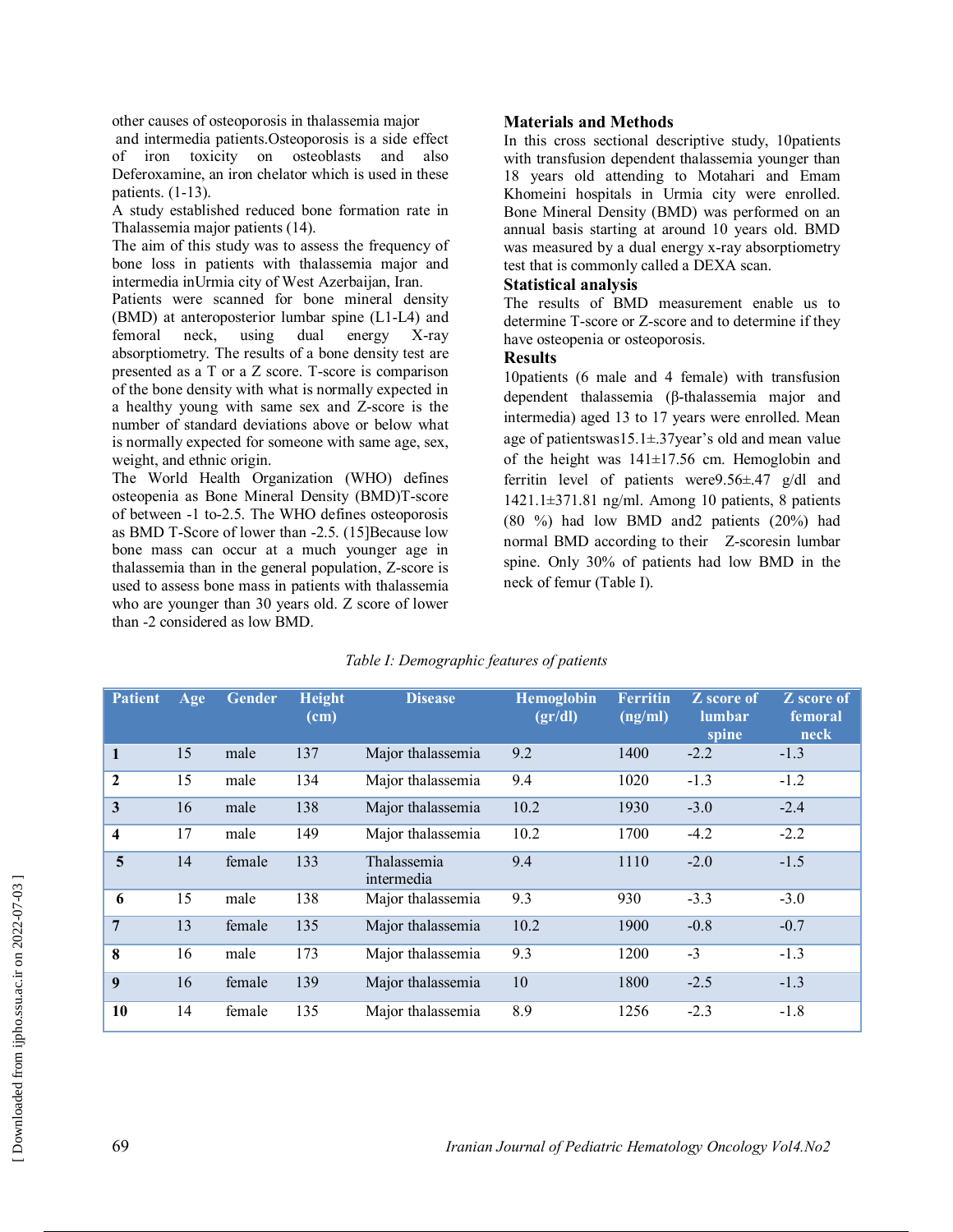### **Discussion**

Predisposing factors of osteoporosis in patients with transfusion related thalassemia are: endocrine insufficiency due to iron overload (delay in sexual maturation, hypoparathyroidism, hypothyroidism, diabetes mellitus and growth hormone insufficiency), direct iron toxicity on osteoblasts, progressive marrow expansion due to accelerated hematopoiesis and side effect of deferoxamine which is used as an iron chelator (1-5)

Wonke et al, studied thepolymorphism at the Sp1 location of the collagen type Ia1(COLIA 1) gene which is the major bone matrix protein and found that approximately 30% of the thalassemia major patients were heterozygotes and 4% were homozygotes for the Sp1 polymorphism. They concluded that men with thalassemia major carrying the Sp1 mutation may develop severe osteoporosis of the spine and the hip more frequently than patients who do not carry this mutation (16).

Detection of COLIA 1 polymorphism may have a role in identifying thalassemia patients that are susceptible to develop osteoporosis and pathologic fractures (17).

Voskaridou E, et al studied frequency of osteopenia or osteoporosis in well treated Thalassemia patients and found that approximately 40to 50% of them involved with this morbidity (1).

HaticeHamarat, et al studied frequency of osteoporosis in thalassemia major patients in Turkey and showed that among25 patients with thalassemia major (14 men, 11 women) 16 patients had osteoporosis, where as 9 patients had osteopenia (18). Salim M AL Jadir, et al conducted a study on thalassemia patients and found that the prevalence of osteoporosis in thalassemia Iraqi patients was 67.5%, while osteopenia was found in 9.4% and normal BMD in 22.9% (19).

Karimi M, et al studied for Bone Mineral Density in Beta-Thalassemia Major and Intermedia and showed that Patients with thalassemia major and intermedia, younger than 20 yr., had lower BMD and BMC in the lumbar region (20).

In our study, 80%of transfusion dependent thalassemia patients in Urmia city had low BMD thus; we should aware and inform thalassemia patients about complications of osteoporosis such as bony fractures. Changing in life style is recommended to all transfusion dependent thalassemia patients with low BMD.

### **Conclusion**

Among 10 patientsbelow than 18 y/o in Urmia city, 8 patients (80 %) had low BMD and 2 patients (20%) had normal BMD in lumbar spine according to their Z-scores. We should check transfusion dependent thalassemia patients with age more than 8 years old

for bone loss by annual BMD and treat osteoporosis and osteopenia with administration of bisphosphonate, calcium and vitamin D supplements. Medical consultation with a rheumatologist and /or an endocrinologist should be performed in transfusion dependent thalassemia patients with bone loss. Changing of lifestyle with mild daily exercise and adequate Calcium rich foods (such as milk, yogurt and cheese, Dark green leafy vegetables such as broccoli, nuts, peas and baked beans) can prevent bone loss and fractures. Patients with osteoporosis should avoid heavy activities and stop smoking. Iron chelation therapy in adequate dosage can prevent iron toxicity on osteoblasts. Early diagnosis and treatment of endocrine insufficiencies can prevent bone loss. Regular blood transfusions help for prevention of progressive bone marrow expansion.

### **Acknowledgement**

This work is supported by Urmia University of Medical Sciences.

### **Conflict of Interest**

The authors have no conflict of interest.

### **Reference**

1.Voskaridou, E. & E. Terpos.New insights into the pathophysiology and management of osteoporosis in patients with beta thalassaemia.Br J Haematol. 2004;127(2):127-39.

2. Garofalo F1, Piga A, Lala R, Chiabotto S, Di Stefano M, Isaia GC. Bone metabolism in thalassemia.Ann. N.Y. Acad. Sci. 1998; 850: 475– 478.

3.Voskaridou, E. & E. Terpos. Pathogenesis and management of osteoporosis in thalassemia.Pediatr.Endocrinol.Rev. 2008. 6(Suppl. 1): 86–93.

4.TerposE ,Voskaridou E. Treatment options for thalassemia patients with

Osteoporosis.Ann. N.Y. Acad. Sci. 2010;237–43

5. Olivieri, N.F.The beta-thalassemias. N. Engl. J. Med. 1999:341(2): 99-109.

6.Jensen CE1, Tuck SM, Agnew JE, Koneru S, Morris RW, Yardumian A, et all. High prevalence of low bone mass in thalassaemia major.Br J Haematol. 1998;103(4):911-5

7. Skordis N1, Michaelidou M, Savva SC, Ioannou Y, Rousounides A, Kleanthous M, et all. The impact of genotype on endocrine complications in thalassaemia major,Eur J Haematol. 2006;77(2):150- 6.

8.Gaudio A, Morabito N, Xourafa A, Curro M,Caccamo D,FerlazzoN,et all. Role of genetic pattern on bone mineral density in thalassemic patients.ClinBiochem. 2010;43(10-11):805-7 9. Anapliotou M. L., Kastanias I. T.,.Psara P,